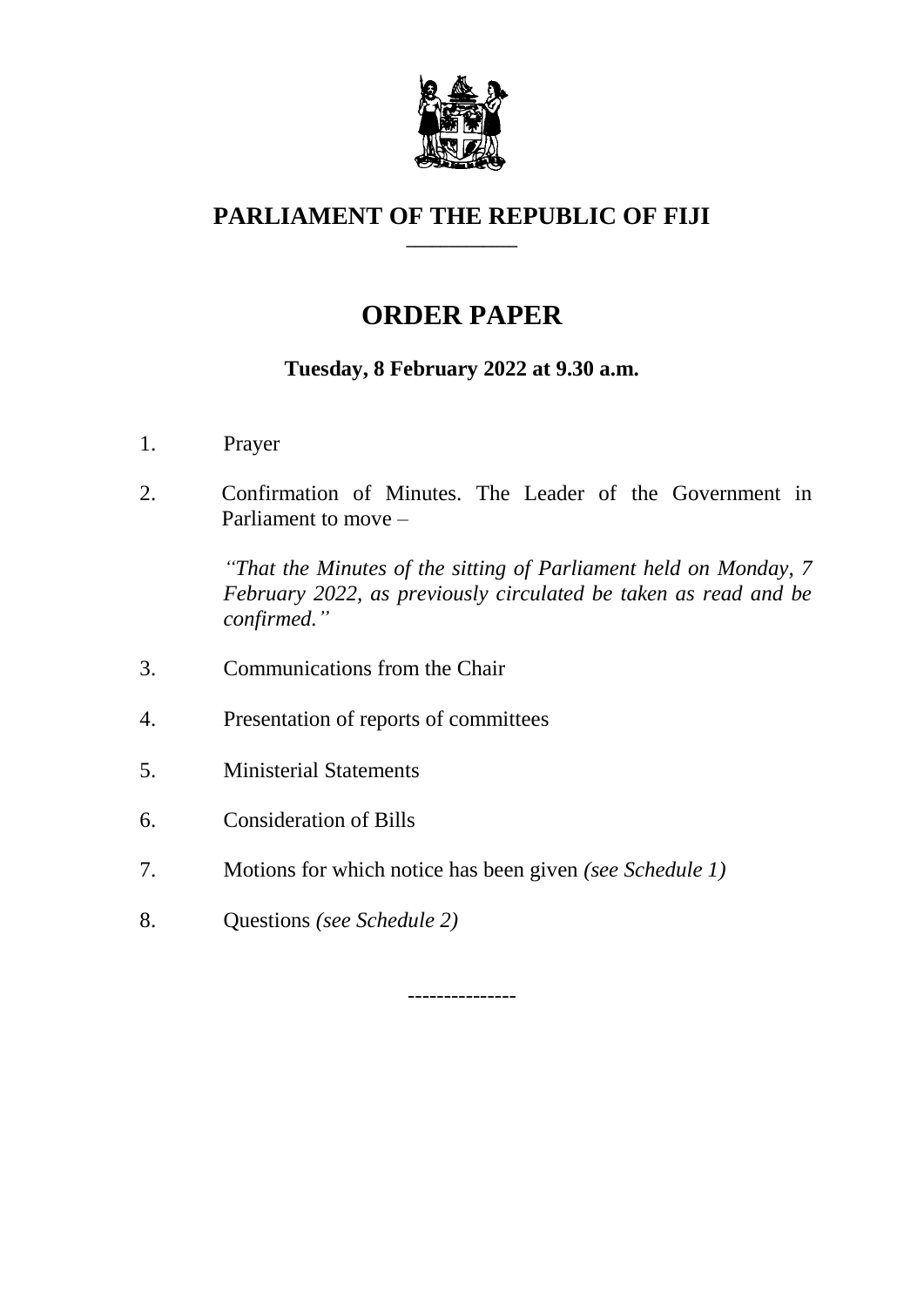# **SCHEDULE 1 — MOTIONS FOR DEBATE**

1. Hon. Vijay Nath to move –

"That Parliament debates the 'Consolidated Report on the Review of Ministry of Industry, Trade and Tourism 2016/17 and 2017/18 Annual Reports' which was tabled on 18 August 2021." *(Parliamentary Paper No. 72 of 2021)*

2. Hon. Alvick Maharaj to move –

"That Parliament debates the following reports –

- (a) 'Review of the 2018 Audit Report on Government Commercial Companies, Commercial Statutory Authorities and Other Entities' which was tabled on 17 August 2021. *(Parliamentary Paper No. 145 of 2020);* and
- (b) 'Review of the 2017-2018 Audit Report on Statutory Authorities' which was tabled on 18 August 2021." *(Parliamentary Paper No. 148 of 2020)*
- 3. Hon. Viam Pillay to move –

"That Parliament debates the 'Review of the Fiji National University 2019 Annual Report' which was tabled on 20 September 2021." *(Parliamentary Paper No. 66 of 2021)*

4. Hon. Vijay Nath to move –

"That Parliament debates the 'Consolidated Report on the Review of Investment Fiji 2016/17, 2017/18 and 2018/19 Annual Report' which was tabled on 19 August 2021." *(Parliamentary Paper No. 75 of 2021)*

5. Hon. Viam Pillay to move –

"That Parliament debates the 'Review of the Fiji Airports 2018–2019 Annual Report' which was tabled on 20 September 2021." *(Parliamentary Paper No. 67 of 2021)*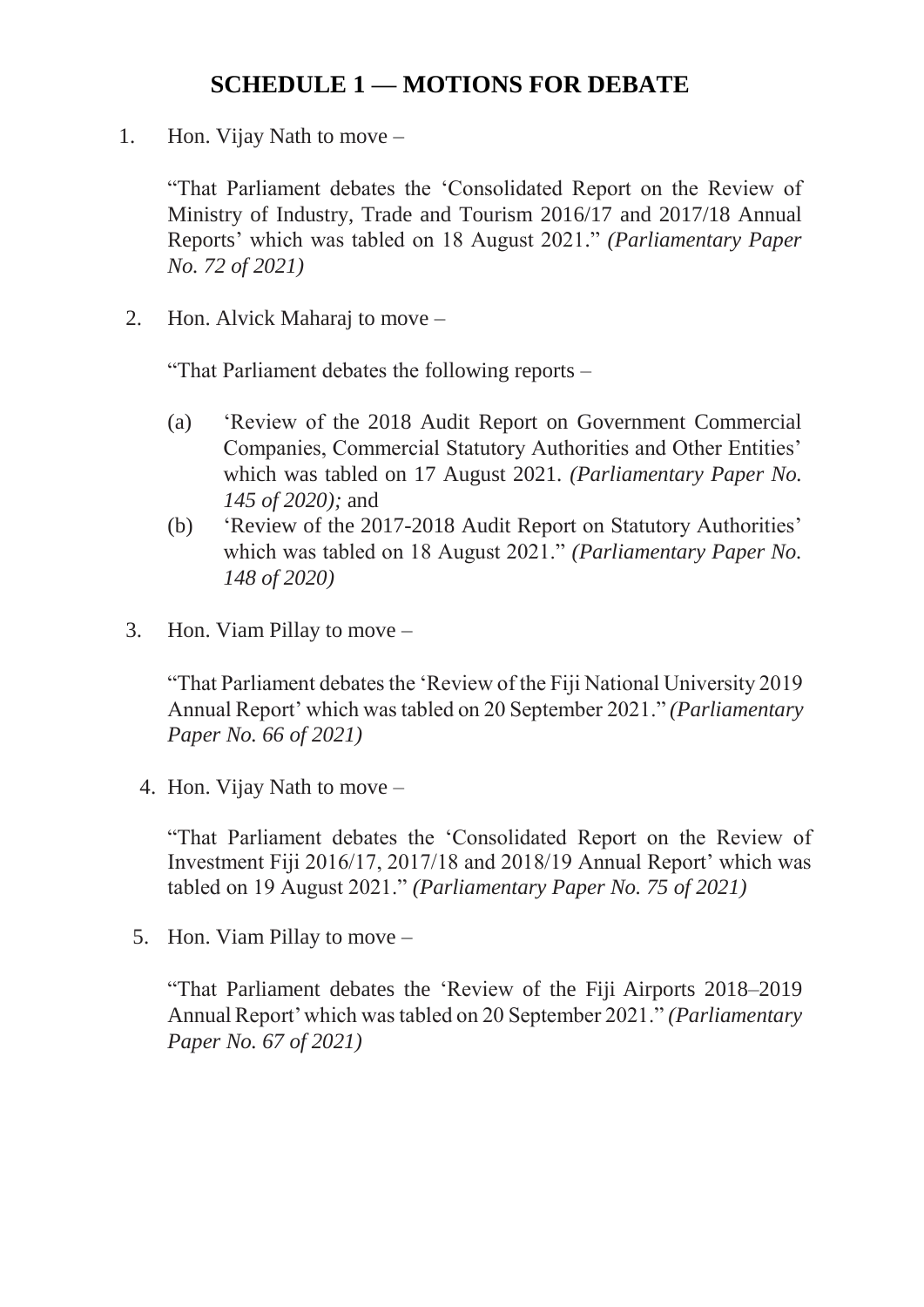## **SCHEDULE 2 — QUESTIONS**

#### **Oral Questions**

- 11/2022 Hon. Lenora Qereqeretabua to ask the Minister for Education, Heritage and Arts, and Local Government – Can the Minister update Parliament on the strategic management team announced by the Minister in Parliament in April 2019 to review the master plans for Fiji's main towns and which was to be led by prominent Singaporean architect Liu Thai Ker.
- 12/2022 Hon. Rohit Sharma to ask the Minister for Commerce, Trade, Tourism and Transport – Can the Minister update Parliament on the visitor arrivals after the reopening of borders and outlook for the tourism industry.
- 13/2022 Hon. Anare Jale to ask the Minister for Commerce, Trade, Tourism and Transport – Can the Minister update Parliament on the current status of the Government shipping franchise scheme.
- 14/2022 Hon. Veena Bhatnagar to ask the Minister for Fisheries Can the Minister update Parliament on the Ministry's response in assessing the damages sustained for aquaculture farms across Fiji due to the recent adverse weather conditions.
- 15/2022 Hon. Peceli Vosanibola to ask the Attorney-General and Minister for Economy, Civil Service, Communications, Housing and Community Development – Can the Minister update Parliament on the Special Purpose Audit (special investigation) on lots allotment and awarding of tenders by Housing Authority.
- 16/2022 Hon. Selai Adimaitoga to ask the Minister for Commerce, Trade, Tourism and Transport – Can the Minister inform Parliament if assistance has been provided to Co-operatives during the pandemic.
- 17/2022 Hon. Aseri Radrodro to ask the Minister for Education, Heritage and Arts, and Local Government – Can the Minister inform Parliament on the current status of the Job Test for Heads of Schools.
- 18/2022 Hon. Viam Pillay to ask the Attorney-General and Minister for Economy, Civil Service, Communications, Housing and Community Development – Can the Minister update Parliament on why inflation has increased recently.